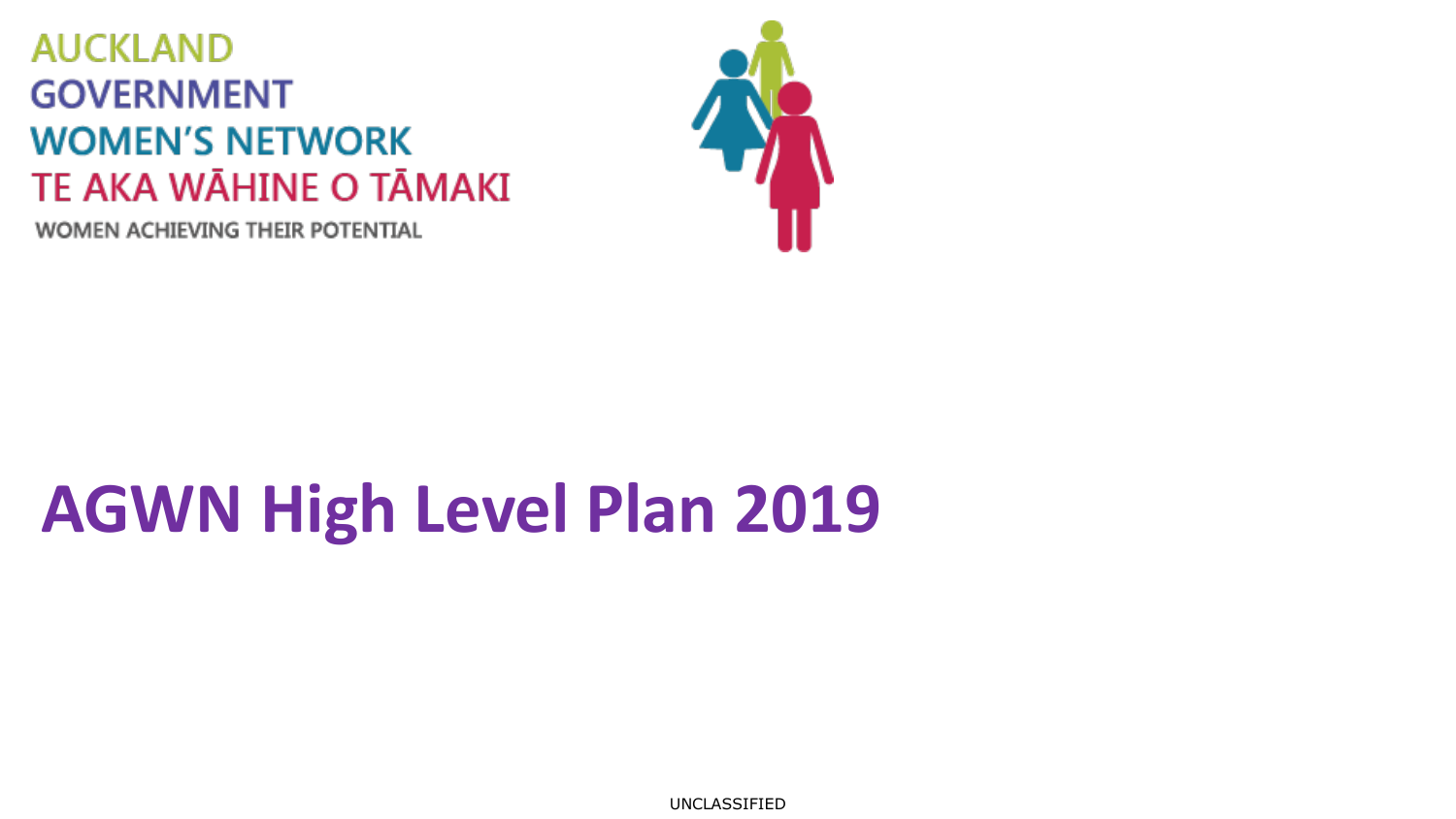# **A vision for the**

## **Auckland Government Women's Network**

2015 2016 Work starts on GWN & AGWN AGWN launched

- Events held in Central and South Auckland AGWN working group refreshed
- 2017 First Auckland summit

*2025*

- 2018 Full year of events Key relationships established Communications strategy developed Resources created – AGWN Quick Guides
- *2019 2020 Extending reach across the public sector and developing AGWN champions Development and delivery of seminar programme Refresh of AGWN strategic plan Rotation of chair and new honorary Maori Advisor role*

*Partnerships with other Auckland-based initiatives Agency networks supported and growing in Auckland Sector or special interest groups established Streams supporting young leaders and STEM AGWN membership diverse and inclusive AGWN membership at 25% of women in public service Full programme of accessible, virtual events* 

**AUCKLAND GOVERNMENT WOMEN'S NETWORK** TE AKA WĀHINE O TĀMAKĪ WOMEN ACHIEVING THEIR POTENTIAL



## **50,000**

*women in public service roles in Auckland*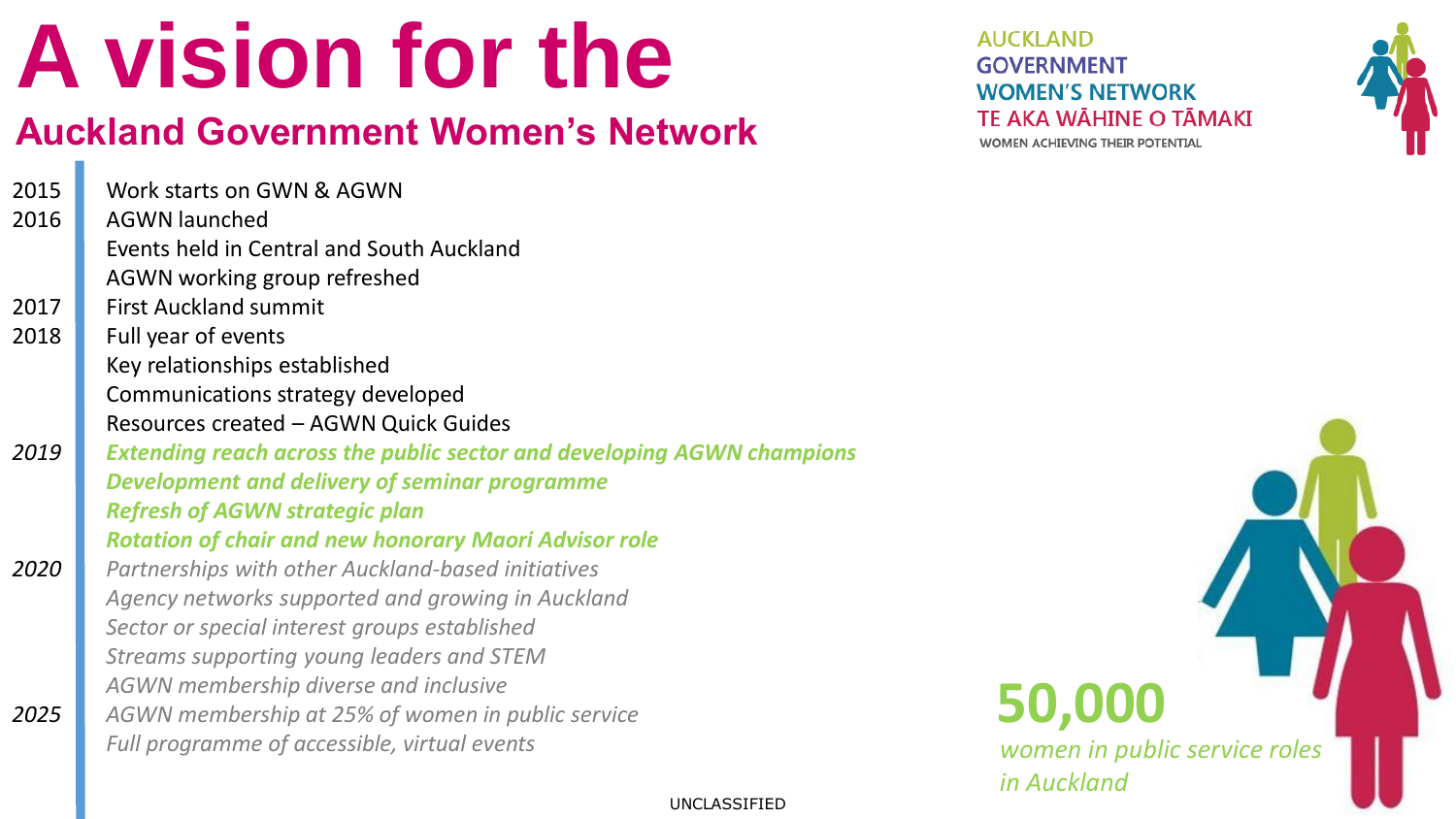## **GWN in numbers**

**AUCKLAND GOVERNMENT WOMEN'S NETWORK TF AKA WÄHINF O TĀMAKĪ** WOMEN ACHIEVING THEIR POTENTIAL



**Number of agencies** represented on the GWN mailing lists

**GWN mailing list – 61 agencies**

### **AGWN mailing list – 41 agencies**

### **SGWN mailing list – 30 agencies**

#### **Number of people receiving GWN communications directly**



*Data as at 31 October 2018*



of AGWN members come from Auckland Council, Auckland Transport or Auckland Tourism and Economic Development (ATEED) or Auckland Tourism and Economic Development (ATEED)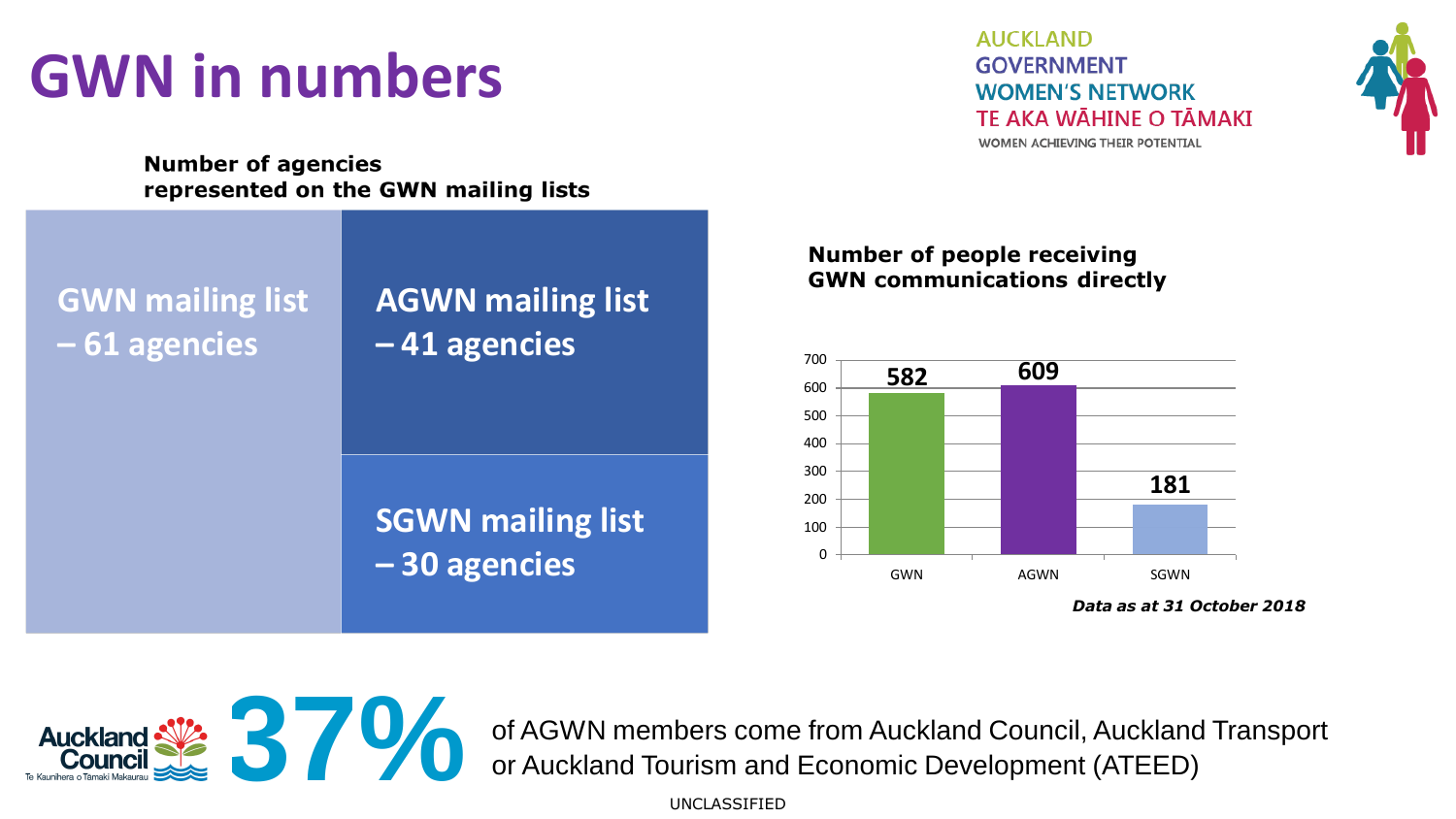## **AGWN plans for 2019**

**AUCKLAND GOVERNMENT WOMEN'S NETWORK** TE AKA WĀHINE O TĀMAKI WOMEN ACHIEVING THEIR POTENTIAL



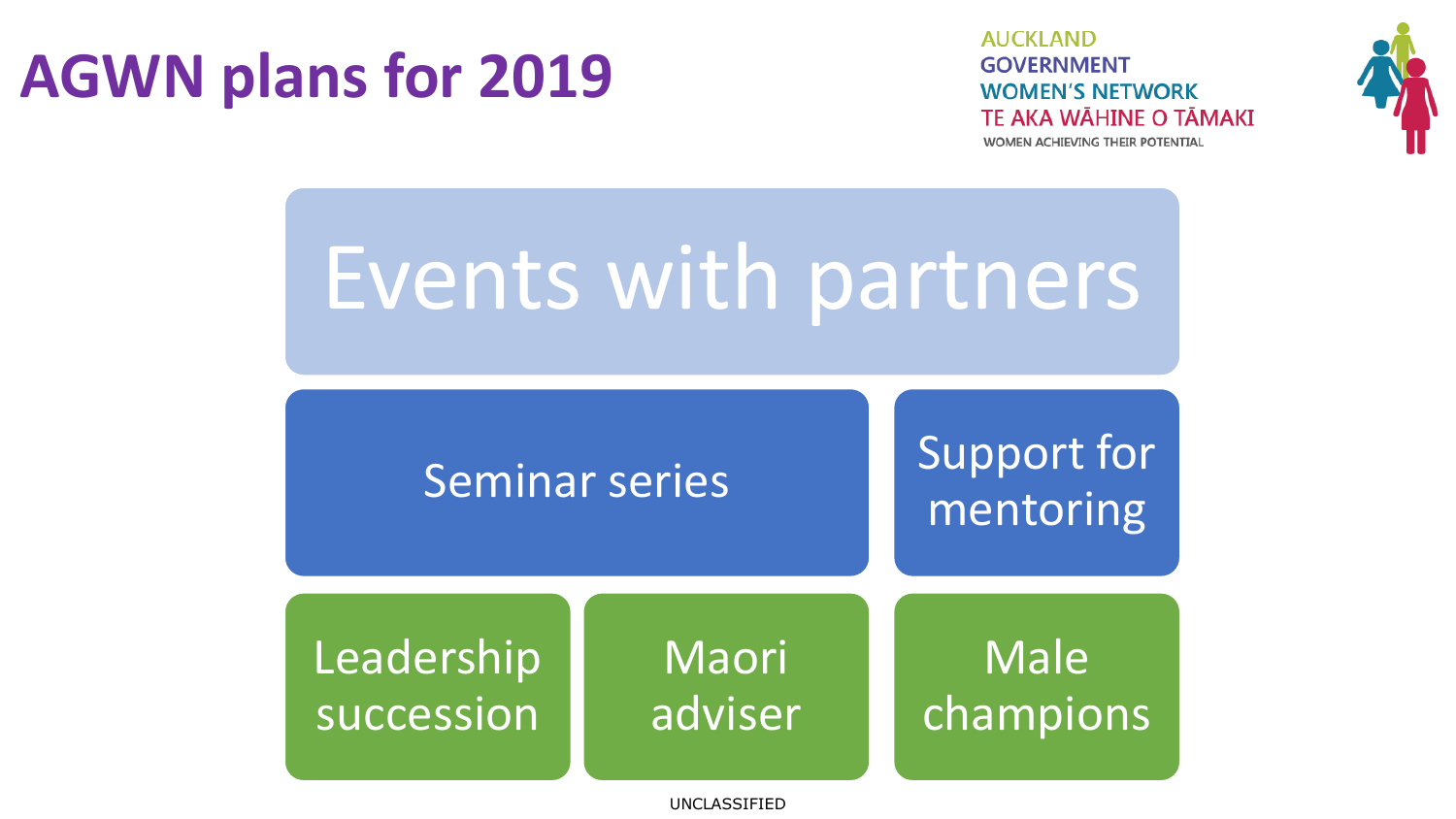## **AGWN Budget 2019**

### **\$2000**

### *Funding Stream:* **GWN (via IRD)**

### *\$5100*

### *Funding stream:* **WIPS 2018 levy**

**Quarterly** events @ average of \$500 per event:

- *March 2019 -* International Women's Day
- *Mid year event -* AGWN/Air NZ
- *September 2019*  Te Wiki o Te Reo Maori
- *End of year event*

AGWN seminar series:

- Seminar providers and facilitators
- Expert advice on developing men as allies

Additional events funding

• Enabling events across the Auckland region